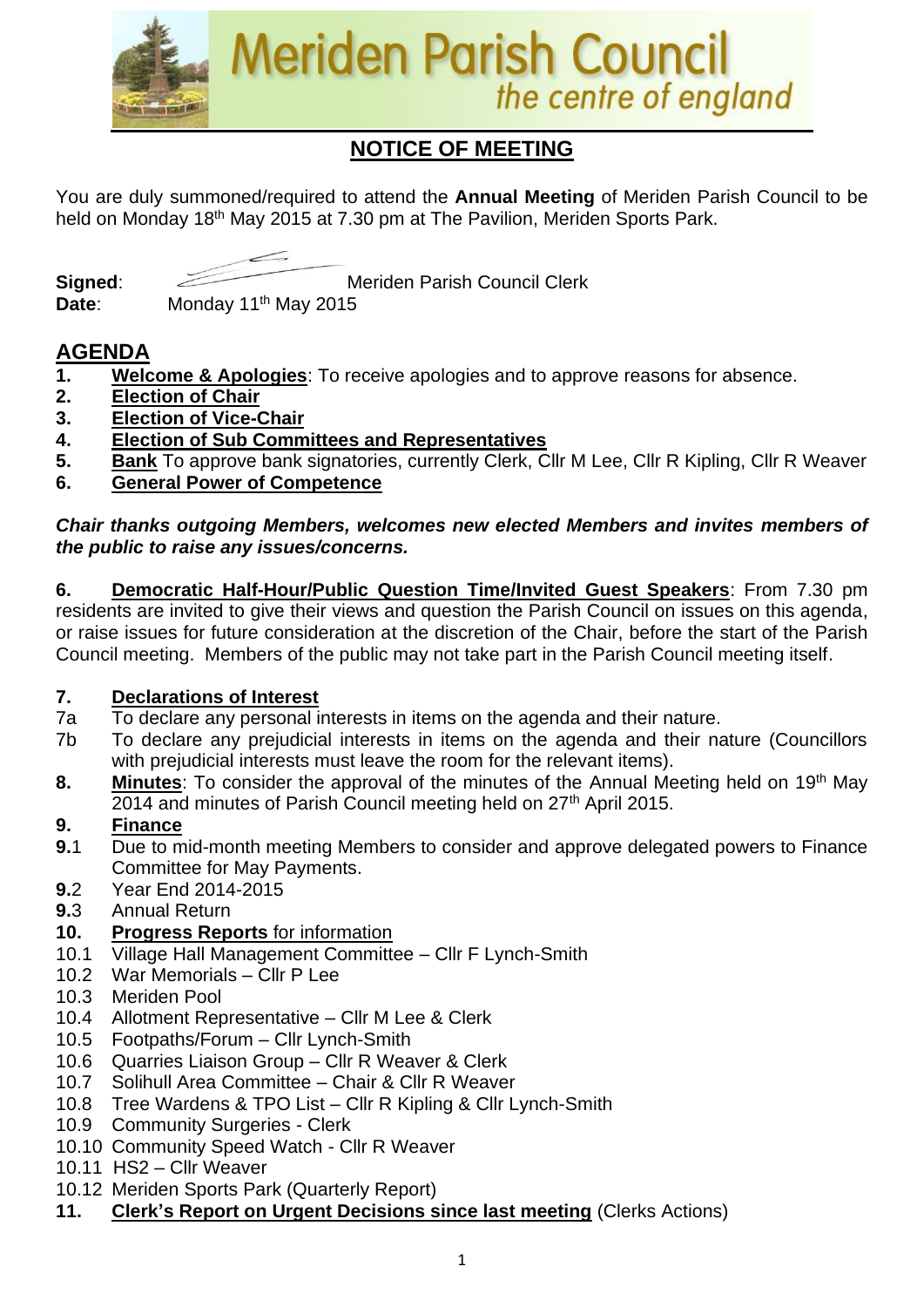- **12. District and Ward Councillor Reports** for information. (Items raised for decision will appear on the agenda for the next meeting)
- **13. Correspondence & Communication** for information only
- **14. Meriden Village Matters**
- 14.1 Library Update Cllr M Lee
- 14.2 Village Commemoration WW1 Cllr M Lee
- 14.3 Meriden Gate
	- Freehold Transfer
	- Overage
- 14.4 Taylor Wimpey & Associated Works
- 14.5 Highways
- 14.6 Land Registry & Ownership
- 14.7 Public Convenience Site Transfer
- 14.8 Solihull Neighbourhoods in Bloom & Heart of England in Bloom 2015
- 14.9 St Laurence Church
- 14.10 Litter
- 14.11 Co-Op

## **15. Solihull Partnership Forum**

## **16. Planning Matters**

- 16.1 Neighbourhood Planning Update
- 16.2 To receive update and status on Neighbourhood Planning Applications
- 16.3 Update of Old Garage & Caravan Storage Site, Birmingham Road
- 16.4 Unlawful Caravan Storage Site
- 16.5 Land for Burial Cllr Lynch-Smith

#### **17. Councillor's reports and items for future agenda**

Each Councillor is requested to use this opportunity to report minor matters of information not included elsewhere on the agenda and to raise items for future agendas. Councillors are respectively reminded that this is not an opportunity for debate or decision making.

#### **18. Date of Next Meeting**

The next Parish Council Meeting will be held on Monday 22<sup>nd</sup> June 2015 at 7.30pm Venue: The Pavilion, Meriden Sports Park.

## **THE PUBLIC AND PRESS ARE WELCOME TO ATTEND THE MEETING**